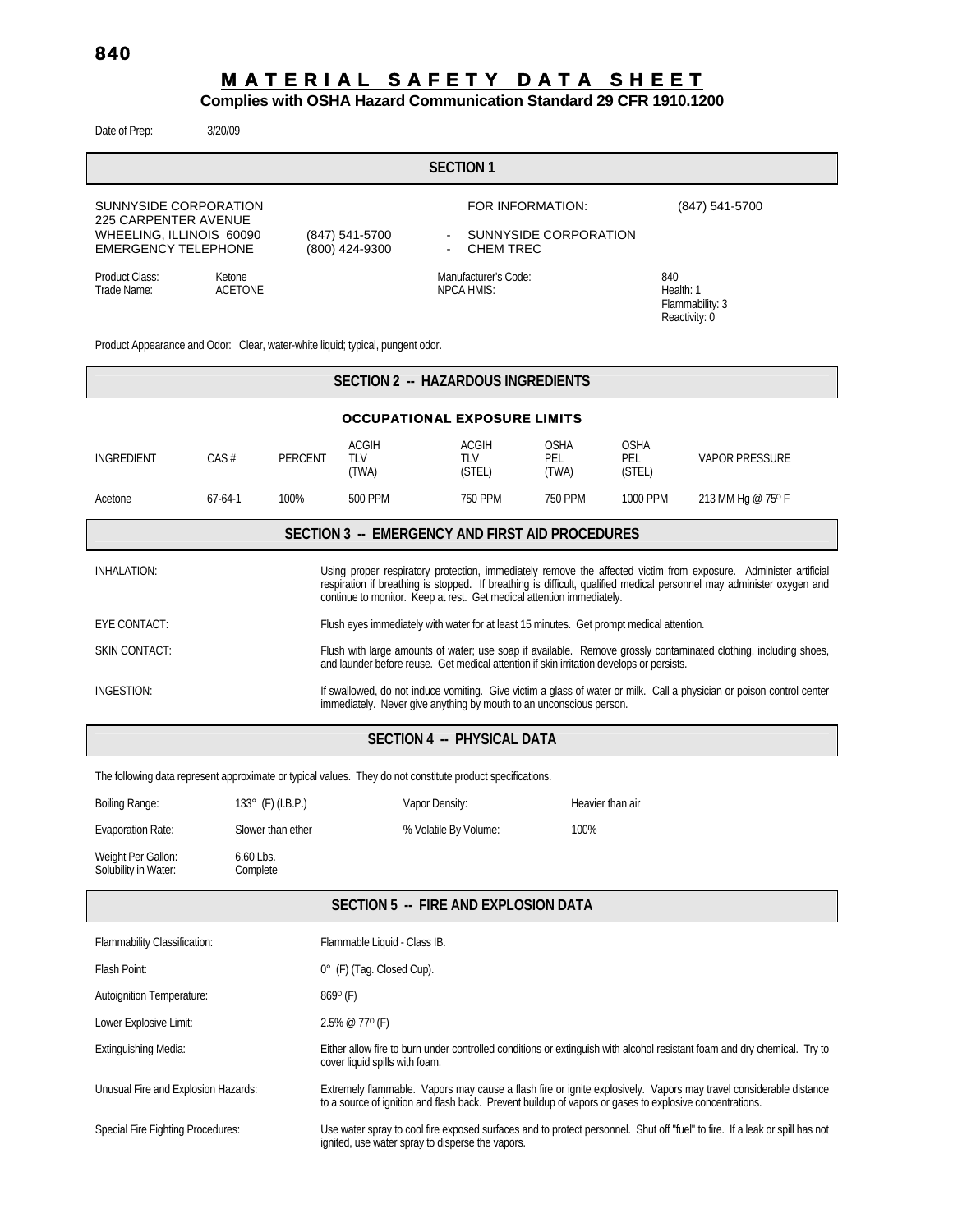Trade Name: ACETONE Page 2 of 3

٦

| SECTION 6 -- HEALTH HAZARD DATA                   |                                                                                                                                                                                                                                                                                                                    |  |  |
|---------------------------------------------------|--------------------------------------------------------------------------------------------------------------------------------------------------------------------------------------------------------------------------------------------------------------------------------------------------------------------|--|--|
| THRESHOLD LIMIT VALUE:<br>EFFECTS OF OVEREXPOSURE | 500 PPM (ACGIH-Time weighted average).                                                                                                                                                                                                                                                                             |  |  |
| Inhalation:                                       | Vapors or mist may cause irritation of the nose and throat. Inhilation may cause dizziness, drowsiness, loss of<br>coordination, disorientation, headache, nausea, and vomiting. In poorly ventilated areas or confined spaces,<br>unconsciousness and asphyxiation may result.                                    |  |  |
| Skin Contact:                                     | Prolonged or repeated skin contact may cause irritation, discomfort and dermatitis.                                                                                                                                                                                                                                |  |  |
| Eye Contact:                                      | Severely irritating and may injure cornea if not removed promptly. High vapor concentrations are also irritating.                                                                                                                                                                                                  |  |  |
| Ingestion:                                        | Product may be harmful or fatal if swallowed. Material is a pulmonary aspiration hazard. Material can enter lungs<br>and cause damage. Ingestion of this product may cause central nervous system effects, which may include<br>dizziness, loss of balance and coordination, unconsciousness, coma and even death. |  |  |
| Carcinogenicity:                                  | Acetone is not listed by the NTP, IARC, or OSHA.                                                                                                                                                                                                                                                                   |  |  |
| SECTION 7 -- REACTIVITY DATA                      |                                                                                                                                                                                                                                                                                                                    |  |  |
| Stability:                                        | Stable                                                                                                                                                                                                                                                                                                             |  |  |
| Conditions to Avoid:                              | Heat, sparks and flame.                                                                                                                                                                                                                                                                                            |  |  |
| Incompatibility (Materials to Avoid):             | Caustics, amines, alkanolamines, aldehydes, ammonia, strong oxidizing agents, and chlorinated compounds.                                                                                                                                                                                                           |  |  |
| Hazardous Decomposition Products:                 | Thermal decomposition may yield carbon monoxide, carbon dioxide, adehydes and keytones.                                                                                                                                                                                                                            |  |  |
| Hazardous Polymerization:                         | Will not occur.                                                                                                                                                                                                                                                                                                    |  |  |

#### **SECTION 8 -- SPILL OR LEAK PROCEDURES**

Steps to be taken in case material is spilled or released: Remove ignition sources, evacuate area, avoid breathing vapors or contact with liquid. Recover free liquid or stop leak if possible. Dike large spills and use absorbent material for small spills. Keep spilled material out of sewers, ditches and bodies of water. Warn occupants and shipping in surrounding and downwind areas of fire and explosion hazard and request all to stay clear.

Waste disposal method: Incinerate under safe conditions; dispose of in accordance with local, state and federal regulations.

|                                   | SECTION 9 -- SAFE HANDLING AND USE INFORMATION                                                                                                                                                                                                                                                                                                                                                                                    |  |  |
|-----------------------------------|-----------------------------------------------------------------------------------------------------------------------------------------------------------------------------------------------------------------------------------------------------------------------------------------------------------------------------------------------------------------------------------------------------------------------------------|--|--|
| <b>Respiratory Protection:</b>    | Where concentrations in air may exceed occupational exposure limits, NIOSH/MSHA approved respirators may be<br>necessary to prevent overexposure by inhalation.                                                                                                                                                                                                                                                                   |  |  |
| Ventilation:                      | Exposure levels should be maintained below applicable exposure limits - see Section 2. This product should not be<br>used in confined spaces, or in a manner that will allow accumulation of high vapor concentrations. However, for<br>controlled industrial uses when this product is used in confined spaces, heated above ambient temperatures or<br>agitated, the use of explosion proof ventilation equipment is necessary. |  |  |
| Protective Gloves:                | Chemical resistant gloves (Neoprene or Natural Rubber).                                                                                                                                                                                                                                                                                                                                                                           |  |  |
| Eye Protection:                   | Chemical safety goggles and a face shield.                                                                                                                                                                                                                                                                                                                                                                                        |  |  |
| Other Protective Equipment:       | Impervious clothing or boots where needed, eyewash fecility and a safety shower.                                                                                                                                                                                                                                                                                                                                                  |  |  |
| SECTION 10 -- SPECIAL PRECAUTIONS |                                                                                                                                                                                                                                                                                                                                                                                                                                   |  |  |

| Dept. of Labor Storage Category: | Flammable Liquid-Class IB.                                                                                                                                                                                                                                                                                                                                                                                                                                                                                                                                                                                                                                                              |
|----------------------------------|-----------------------------------------------------------------------------------------------------------------------------------------------------------------------------------------------------------------------------------------------------------------------------------------------------------------------------------------------------------------------------------------------------------------------------------------------------------------------------------------------------------------------------------------------------------------------------------------------------------------------------------------------------------------------------------------|
| <b>Hygienic Practices:</b>       | Keep away from heat, sparks and flame. Keep containers closed when not in use. Avoid eye contact. Avoid<br>prolonged or repeated contact with skin. Wash skin with soap and water after contact.                                                                                                                                                                                                                                                                                                                                                                                                                                                                                        |
| <b>Additional Precautions:</b>   | Ground containers when transferring liquid to prevent static accumulation and discharge. Additional information<br>regarding safe handling of products with static accumulation potential can be ordered by contacting the American<br>Petroleum Institute (API) for API Recommended Practice 2003, entitled "Protection Against Ignitions Arising Out of<br>Static, Lighting, and Stray Currents" (American Petroleum Institute, 1720 L Street Northwest, Washington, DC 20005),<br>or the National Fire Protection Association (NFPA) for NFPA 77 entitled "Static Electricity" (National Fire Protection<br>Association, 1 Batterymarch Park, P.O. Box 9101, Quincy, MA 02269-9101). |
| <b>Empty Container Warning:</b>  | "Empty" containers retain residue (liquid and/or vapor) and can be dangerous. Do not pressurize, cut, weld, braze,<br>solder, drill, grind or expose such containers to heat, flame, sparks or other sources of ignition. They may explode<br>and cause injury or death. Do not attempt to clean since residue is difficult to remove. "Empty" drums should be<br>completely drained, properly bunged and promptly returned to supplier or disposed of in an environmentally safe<br>manner and in accordance with governmental regulations.                                                                                                                                            |